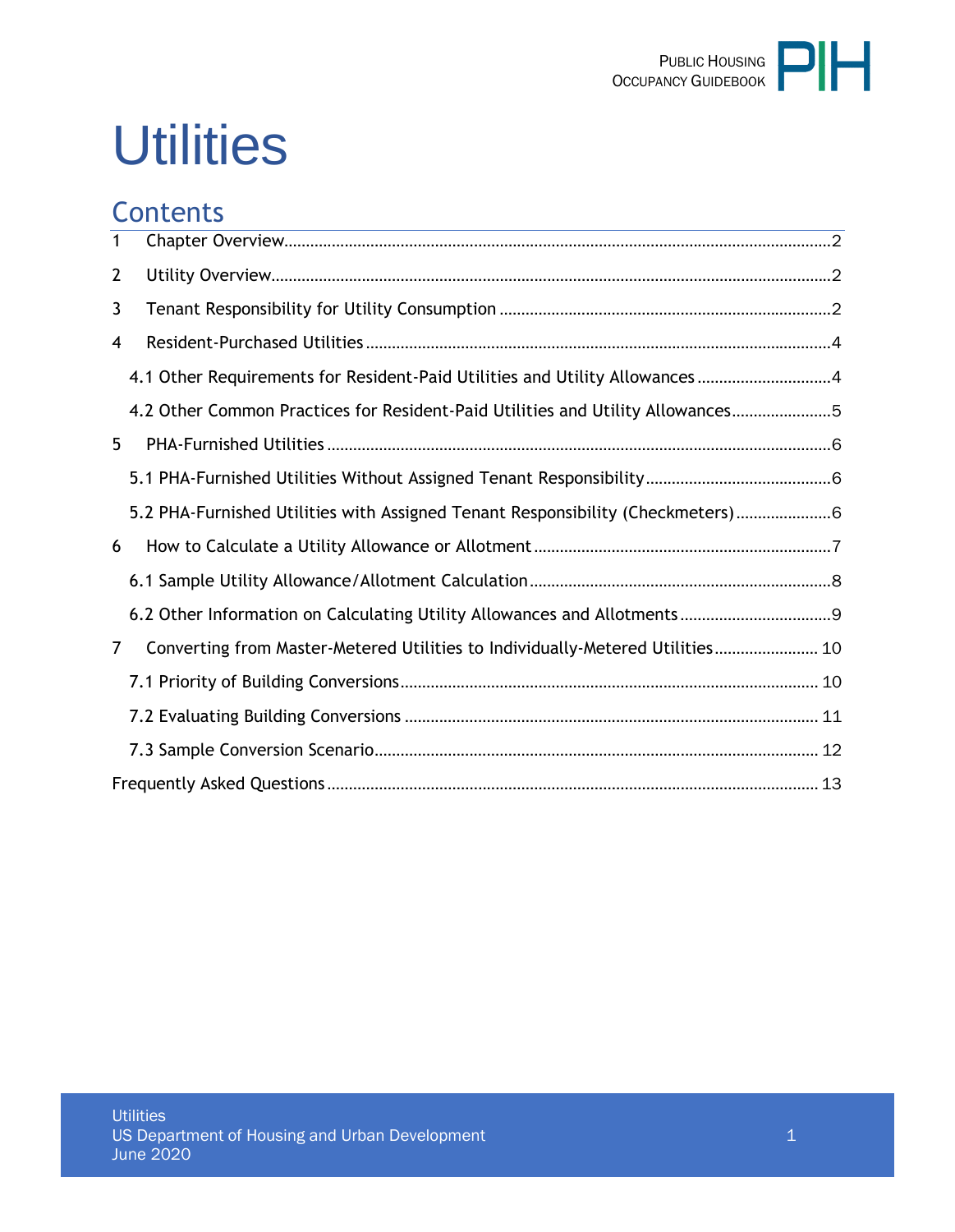# <span id="page-1-0"></span>1 Chapter Overview

This chapter covers the Department of Housing and Urban Development's (HUD's) policies regarding utilities at Public Housing Authority (PHA) public housing properties. All PHAs are required to provide adequate utility service in order to provide decent, safe and sanitary units in good repair.

PHAs must individually meter utilities for each individual housing unit and assign tenant responsibility where appropriate, legal, and feasible.1 When the tenant is responsible for paying the bill, the PHA must provide appropriate utility allowances for utility-owned meters and tenant allotments for check-metered systems. PHAs that do not have individually-metered utilities for individual dwelling units (meaning they have mastermeter systems) must conduct a benefit/cost analysis for converting to an individually-metered system at least every 5 years.<sup>2</sup>

Independent of who pays the utilities, HUD encourages PHAs and residents to make reasonable efforts to conserve utilities.

The information provided in this chapter supplements 24 CFR 965 Subpart D – Individual Metering of Utilities for PHA-Owned Projects (§ 965.401 - § 965.407) and 24 CFR 965 Subpart E – Resident Allowances for Utilities (§ 965.501 - § 965.508).

## <span id="page-1-1"></span>2 Utility Overview

Utility services include electricity, gas, heating fuel, water, and sewerage services needed to operate and maintain buildings in good working order.3 This does not include:

- Services to remove garbage or refuse from a facility;
- Fuel to operate vehicles, independent of whether the vehicles are owned by the PHA;
- Electricity to charge vehicles;
- Pest management services;
- Cable television or internet services; or
- Building maintenance materials or services.

Waste removal (garbage) services are not an eligible utility expense as they are already included as part of the Operating Fund Formula Project Expense Level (PEL).4 If the tenant is responsible for paying for waste removal services, then a reasonable cost may be included in the utility allowance calculation (see Section 6 for more information on calculating utility allowances).

## <span id="page-1-2"></span>3 Tenant Responsibility for Utility Consumption

<sup>1</sup> 24 CFR § 965.401

<sup>2</sup> 24 CFR § 965.407

<sup>3</sup> 24 CFR § 990.115

<sup>4</sup> "Costs associated with the PEL are administration, management fees, maintenance, protective services, leasing, occupancy, staffing, and other expenses such as project insurance." 24 CFR § 990.165(a)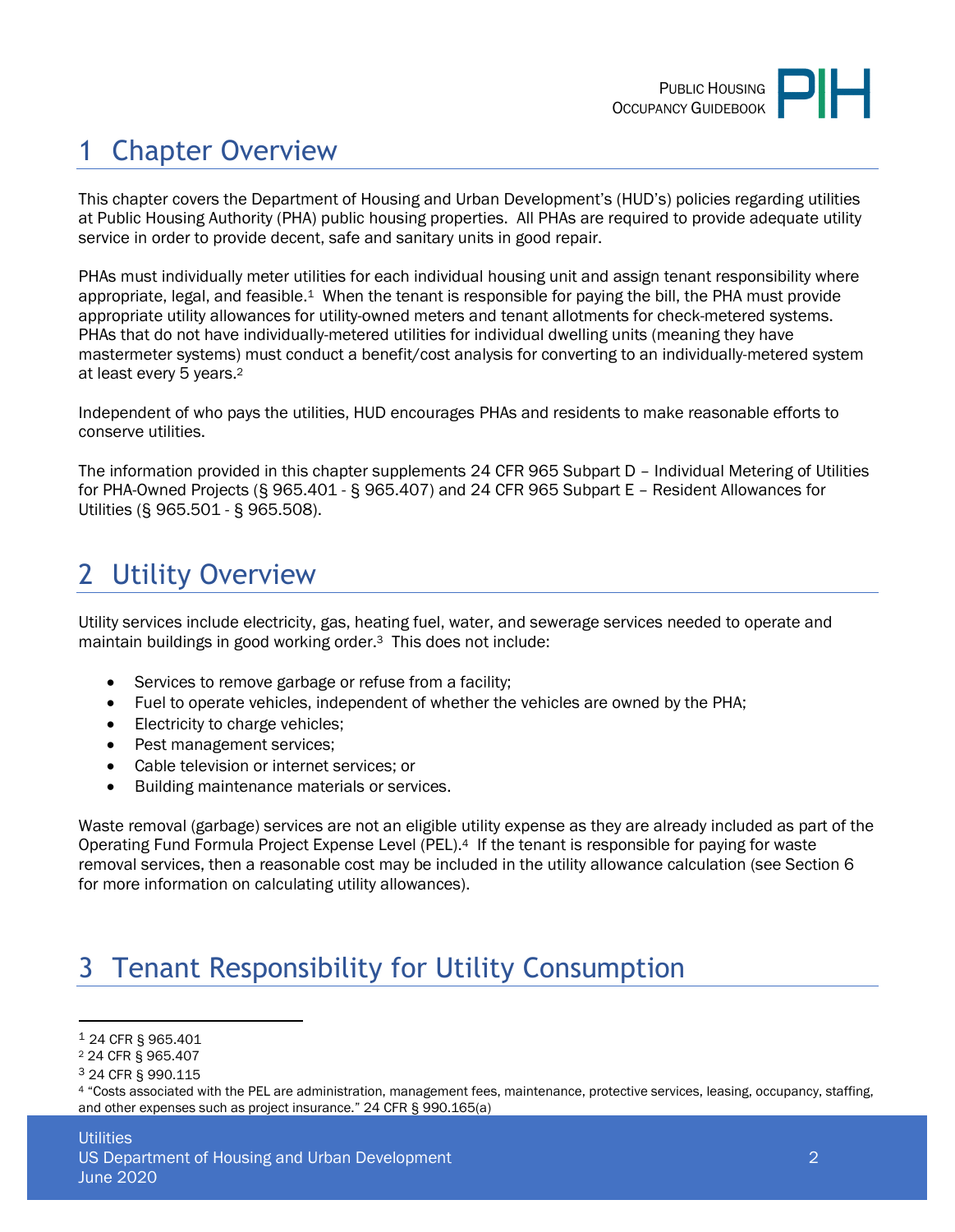

PHAs are required to individually meter utility consumption for individual dwelling units and assign tenant responsibility where practical, financially justified and in accordance with State and local law or policies of the particular utility supplier or public service commission.5 There are only two options for PHAs to comply with this requirement:

1. Resident-Purchased Utilities – The utility company installs, owns and operates a utility meter to measure utility consumption for an individual dwelling unit and issues a utility bill for each meter. In this scenario, the tenant is responsible for paying the utility company directly and the PHA provides the tenant with a utility allowance to cover utility expenses. See Section 4 for more information on resident-purchased utilities and Section 6 for more information on calculating utility allowances.



2. PHA-Furnished Utilities – The utility company installs, owns and operates a utility meter that includes consumption for at least one building/property and there are meters (checkmeters) installed to measure consumption for each of the individual dwelling units in the building/property. In this scenario, the PHA sets allotments for allowable utility consumption for each dwelling unit and surcharges residents for consumption that exceeds the allotted amount. In most cases the PHA owns the individual dwelling unit meters, however in some cases, the utility company may own the meters. Independent of who owns the utility meters, the PHA is responsible for surcharging residents. See Section 5.2 for more information on PHA-furnished utilities with assigned tenant responsibility and Section 6 for more information on calculating allotments.



It is possible to have a mix of PHA-furnished and resident-paid utilities at one site. For example, a property could have PHA-paid electricity with checkmeters, tenant-paid natural gas with utility allowances, and PHApaid water consumption (without any submeters). A tenant's lease must identify which utilities the PHA will supply, which utilities the tenant is responsible for paying, and which utility services may be subject to surcharges.<sup>6</sup>

PHAs are not required to individually meter utilities at the unit level when one or more of the following circumstances exists:

<sup>5</sup> 24 CFR § 965.401  $624$  CFR § 966.4(a)(1)(iv)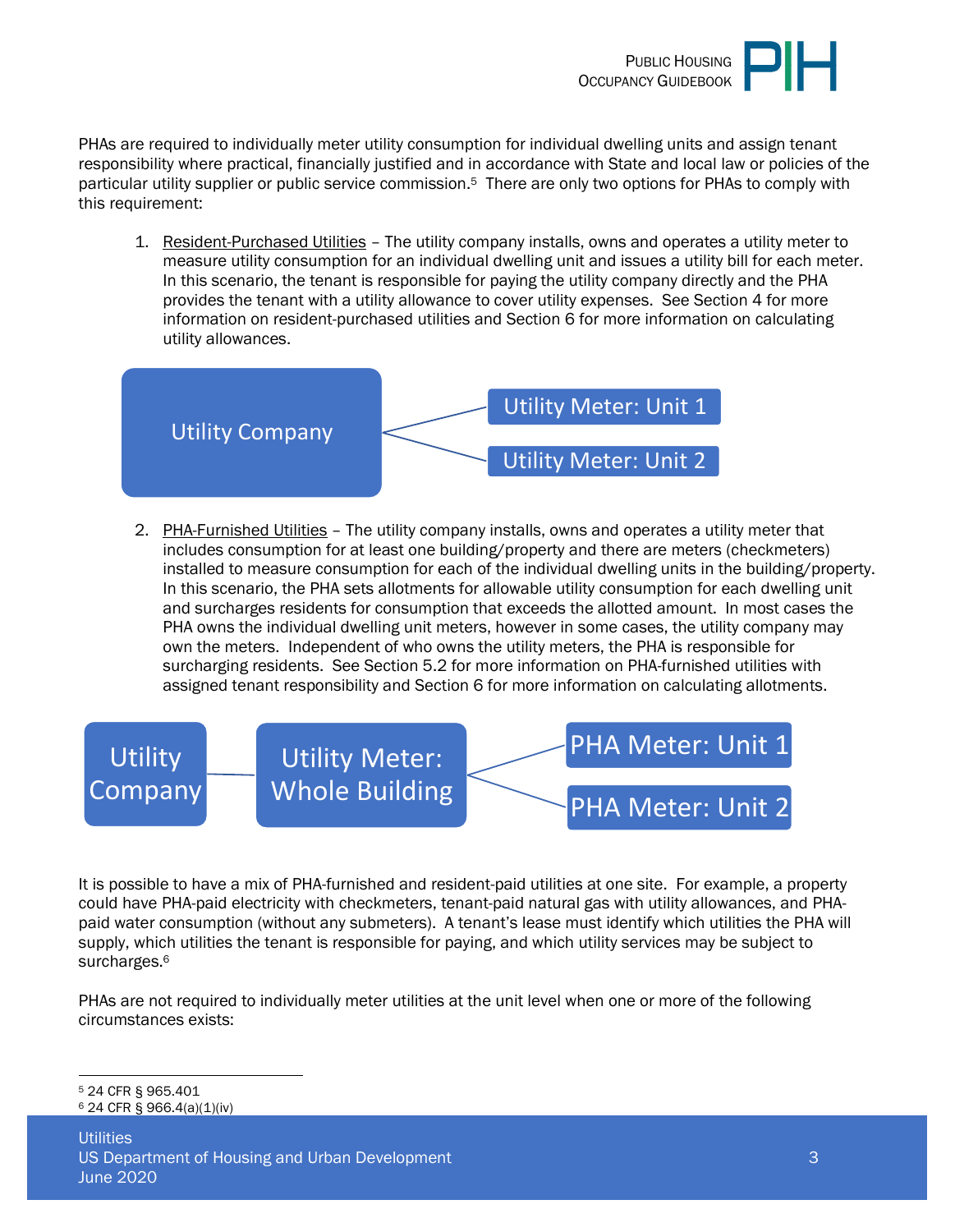

- 1. It is not practical to individually meter units. For example, if there is a central heating system that provides heat to multiple units, it is not practical to submeter the utility consumption for the heat in individual dwelling units. In this scenario, the PHA would not be required to individually meter for the heat consumption.<sup>7</sup>
- 2. It is not financially justified to convert the master-metered utilities to individual meters. This decision shall be made based on a benefit/cost analysis that evaluates the cost of upgrading the building to install the meters and the savings associated with individual utility meters.<sup>8</sup> See Section 7 for more information on building conversions.
- 3. Individual utility meters are not allowed by state law, local law, the local utility supplier, or the public service commission. Some local jurisdictions may allow meters owned by utility providers but not submeters owned by the PHA.<sup>9</sup>

## <span id="page-3-0"></span>4 Resident-Purchased Utilities

When a building has resident-purchased utilities, the local utility company owns, operates, maintains, and reads the individual utility meters for each individual dwelling unit. Tenants are required to establish individual accounts in their name with the local utility provider(s) and pay the utility provider(s) directly for their consumption.10 In the scenario outlined below, the PHA provides a utility allowance to tenants to cover reasonable utility expenditures for the unit and the resident pays the utility company directly each time a utility bill is issued.<sup>11</sup> If the utility bill exceeds the allowance, the tenant must make up the difference. If the bill is less than the allowance, the tenant will benefit from their consumption efforts.

Utility allowances aim to ensure that it will cost tenants the same amount of money to rent a unit independent of whether they are responsible for paying a utility bill. In the example below, the resident in Property A does not pay a utility bill whereas the resident in Property B is responsible for paying the electric bill.

|                                      | Property A | Property B  |
|--------------------------------------|------------|-------------|
| <b>Tenant Utility Responsibility</b> | None       | Electricity |
| <b>Total Tenant Payment (TTP)</b>    | \$400      | \$400       |
| Utility Allowance*                   | N/A        | $-$ \$50    |
| <b>Tenant Rent</b>                   | \$400      | \$350       |
| Utility Bill                         | N/A        | \$50        |
| <b>Total Cost to Tenant</b>          | \$400      | 400         |

\*Sometimes a utility allowance is referred to as a tenant allowance or a resident allowance for utilities.

See Section 6 for more information on establishing and maintaining utility allowances as well as tenant notification procedures.

#### <span id="page-3-1"></span>4.1 Other Requirements for Resident-Paid Utilities and Utility Allowances

All leases must identify the utilities that the tenant is responsible for paying. Residents that fail to pay

 24 CFR § 965.401(a)(1) 24 CFR § 965.401(a)(2) 24 CFR § 965.401(a)(3) 24 CFR § 965.504(b) 24 CFR § 965.502(a)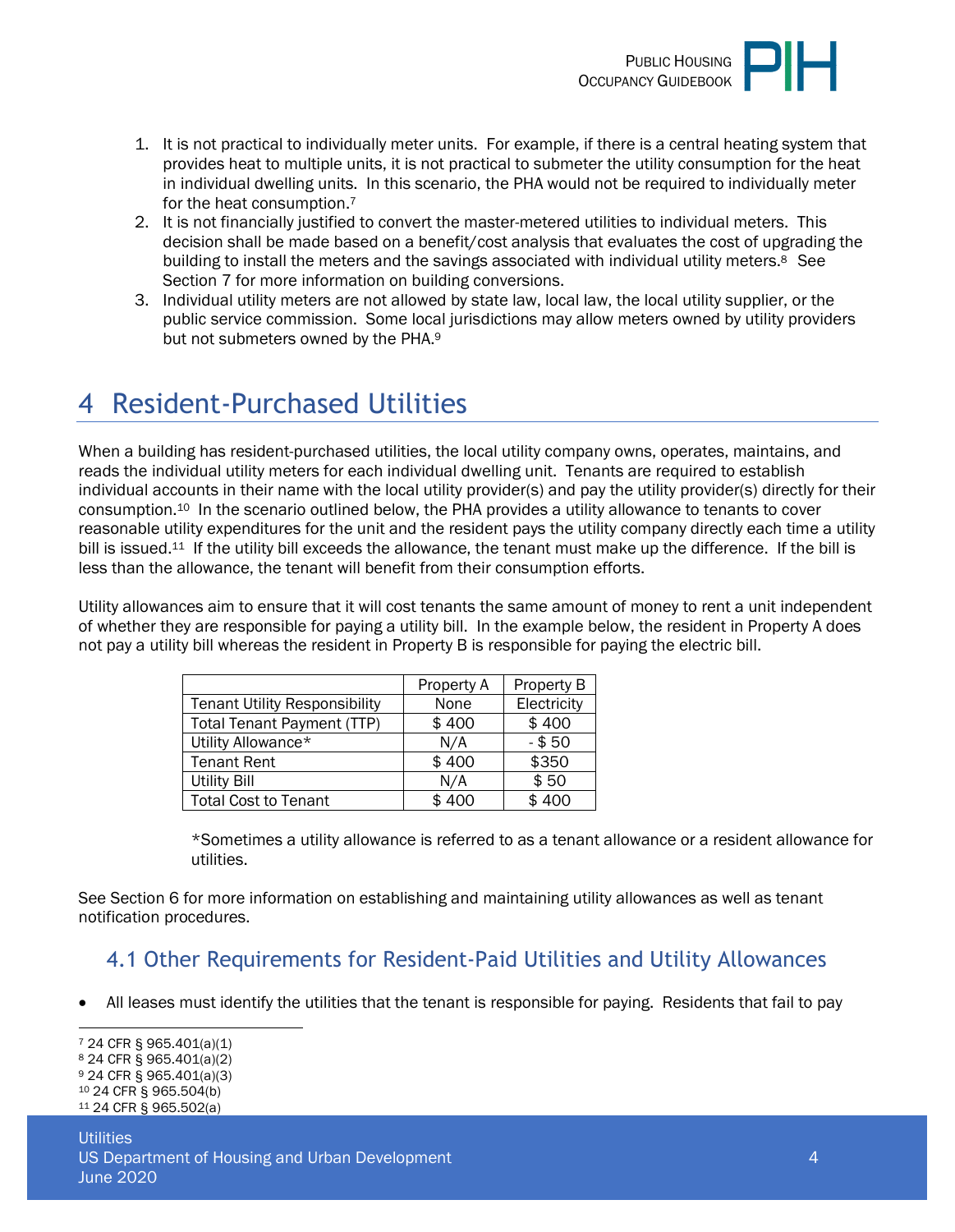

utility bills identified in their lease may have their tenancy terminated.<sup>12</sup>

- Residents are responsible for the entire bill, even if the bill exceeds the allowance.
- PHAs must pay the utility bill when a unit is vacant.<sup>13</sup>
- A PHA is required to revise utility allowances when there is a rate or cost change of at least 10 percent since the last adjustment. Required adjustments are retroactive to the first day of the month following the effective rate change and are not subject to the 60-day tenant notification requirement.<sup>14</sup>
- When a resident's TTP is less than the utility allowance, the PHA will pay the difference between the TTP and the utility allowance. This is referred to as a utility reimbursement. This amount may be paid either to the resident or to the utility company directly. If the PHA pays the utility company directly, the PHA must notify the resident of the amount paid.<sup>15</sup>

For example, if the TTP is \$50 and the utility allowance is \$75, the PHA has two options:

- 1. Reimburse the resident \$25 to cover the utility bill and do not collect any tenant rent. In this scenario, the resident must pay the utility company for the entire utility bill.
- 2. Collect \$50 from the resident and pay the utility company the lesser of \$75 or the actual utility bill and reimburse the tenant the difference at least quarterly. If the utility bill exceeds \$75, then the resident must pay the balance to the utility company.
- Residents paying a flat rent are not eligible for utility reimbursements.<sup>16</sup>

#### <span id="page-4-0"></span>4.2 Other Common Practices for Resident-Paid Utilities and Utility Allowances

- PHAs are encouraged to provide residents with a phone number for each utility provider at the time of lease signing to assist the resident in setting up an account.
- PHAs are encouraged to consider if utilities can be obtained in an eligible family member's name before admitting or transferring a household to a project with resident-paid utilities. If a PHA is not able to find a suitable unit without resident-paid utilities, then the PHA has the option to place the applicable utility bill in the PHA's name and charge the resident as appropriate, similar to a PHA-furnished system described in Section 5.
- Many utility companies offer budget billing or similar programs where a customer pays the same amount each month. This helps residents have a predictable monthly bill throughout the year and protects residents from seasonal fluctuations; especially during winter months. PHAs are encouraged to inform residents of this option when available. Participation in these programs is optional and may be subject to requirements determined by the local utility company such as an analysis of a resident's bill payment history and/or credit score. PHAs are encouraged to remind residents of this option annually, such as during lease signing or during re-examinations as some utility companies may have a waiting period to participate in the program.
- A PHA may choose to pay a resident's overdue utility bill and/or have the utility service switched into the PHA's name to avoid having utilities disconnected, especially during eviction proceedings. This is a helpful tool for PHAs to protect the integrity of the unit (e.g. to prevent the pipes in the unit from freezing) or to protect the health and safety of residents.

<sup>14</sup> 24 CFR § 965.507(b)

16 24 CFR § 5.632(a)(2)

<sup>12</sup> 24 CFR § 966.4(l)(2)(i)(A)

<sup>&</sup>lt;sup>13</sup> 24 CFR § 966.4(e), the PHA's obligation under the lease, including maintenance of the unit.

<sup>15</sup> 24 CFR § 5.632(b)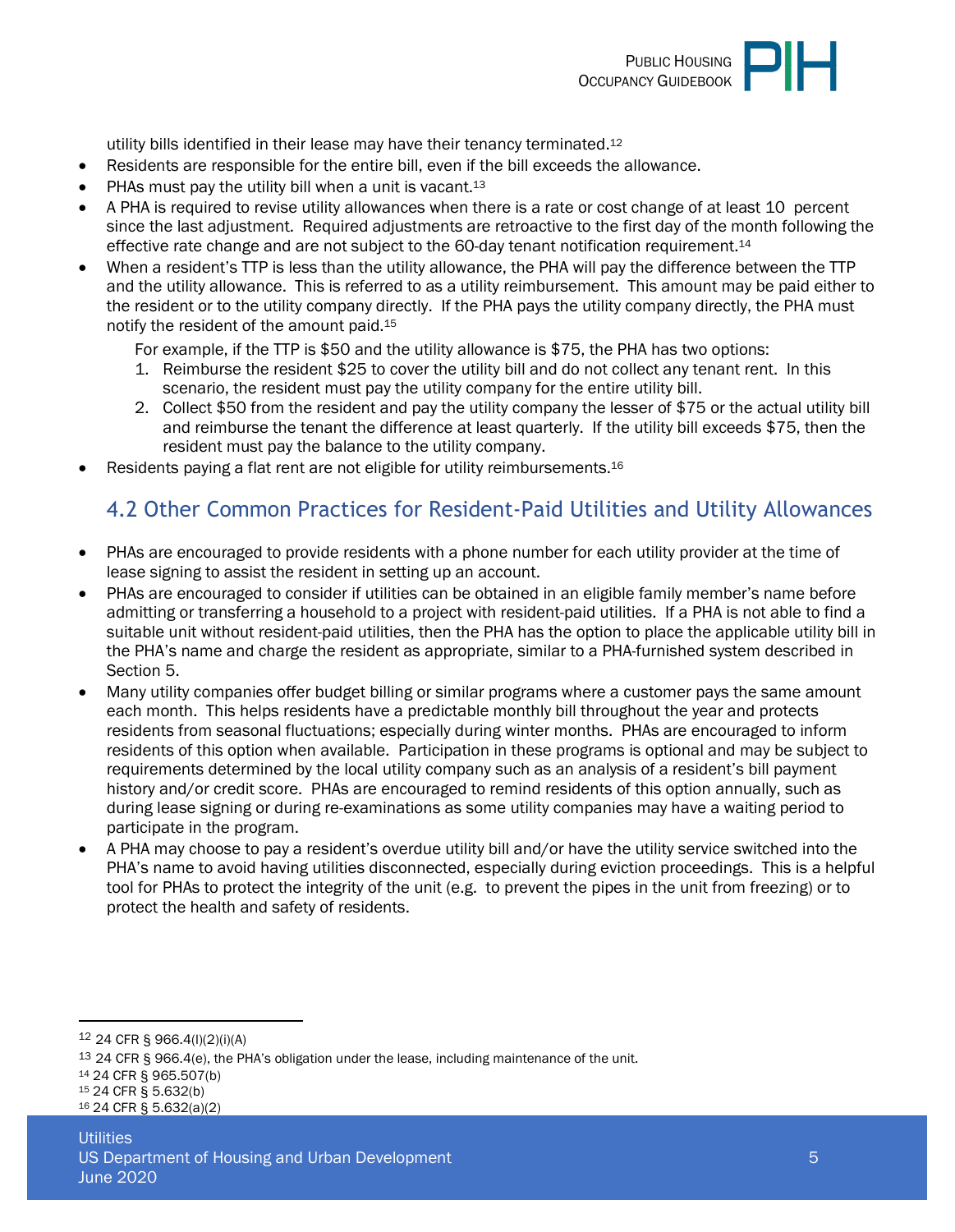# <span id="page-5-0"></span>5 PHA-Furnished Utilities

In buildings with PHA-furnished utilities, the PHA pays for the entire building's utility consumption and the tenant is not responsible for paying the utility company.17 Some examples of PHA-furnished utilities include, but are not limited to:

- Electricity service provided to two or more dwelling units
- Water service for the entire building
- Natural gas service for the central heating plant
- Electricity for common area hallways, meeting rooms, and offices
- Electricity, natural gas, or water service for an administration building
- Electricity for communal outdoor space such as a courtyard or a parking lot

If there are meters to measure utility consumption for individual dwelling units, the PHA must assign tenant responsibility through utility surcharges. In both scenarios, neither the utility consumption nor the surcharges impact tenant rent. The surcharges are collected in addition to the calculated tenant rent.

If the PHA surcharges a resident for either excess utility consumption or tenant appliances, PHAs must give tenants at least two weeks' notice to pay any surcharges.<sup>18</sup>

#### <span id="page-5-1"></span>5.1 PHA-Furnished Utilities Without Assigned Tenant Responsibility

If a building does not have meters installed to measure actual utility consumption for individual dwelling units, the PHA would not be able to assign tenant responsibility for actual utility consumption.

When there is no tenant accountability for actual utility consumption, the PHA may surcharge residents for the installation of resident-owned major appliances (e.g. resident-owned air conditioning units) or to optional functions of PHA-furnished equipment.<sup>19</sup>

#### <span id="page-5-2"></span>5.2 PHA-Furnished Utilities with Assigned Tenant Responsibility (Checkmeters)

Checkmetering is when the PHA pays the common area utility bill for the whole building, but there are utility meters to submeter utility consumption for individual dwelling units. In most cases, the PHA owns, operates, maintains, and reads individual utility submeters. In some cases, the utility company may install or own the submeters, however the PHA is responsible for paying the utility company for all consumption. Independent of who owns the meters, PHAs are responsible for charging tenants for excess consumption.<sup>20</sup> Neither PHAs nor tenants need to contact the local utility company when a unit is vacant as there is no individual utility account assigned to this unit.

For submetered properties, each unit type must have a tenant allotment to cover a reasonable amount of energy or water consumption for an energy conservative household of modest means to maintain a decent, safe and sanitary unit in good repair. Allotments are set in the utility's units (e.g. kilowatt hours (kWh), therms, cubic feet (CCF), gallons).

18 24 CFR § 966.4(b)(4)

19 24 CFR § 965.506(b)

20 24 CFR § 965.506

<sup>&</sup>lt;sup>17</sup> PHA-furnished utilities are reported on Form HUD 52722 Operating Fund Calculation of Utilities Expense Level (UEL). MTW agencies should refer to their MTW agreement to determine if they need to complete and submit Form HUD 52722.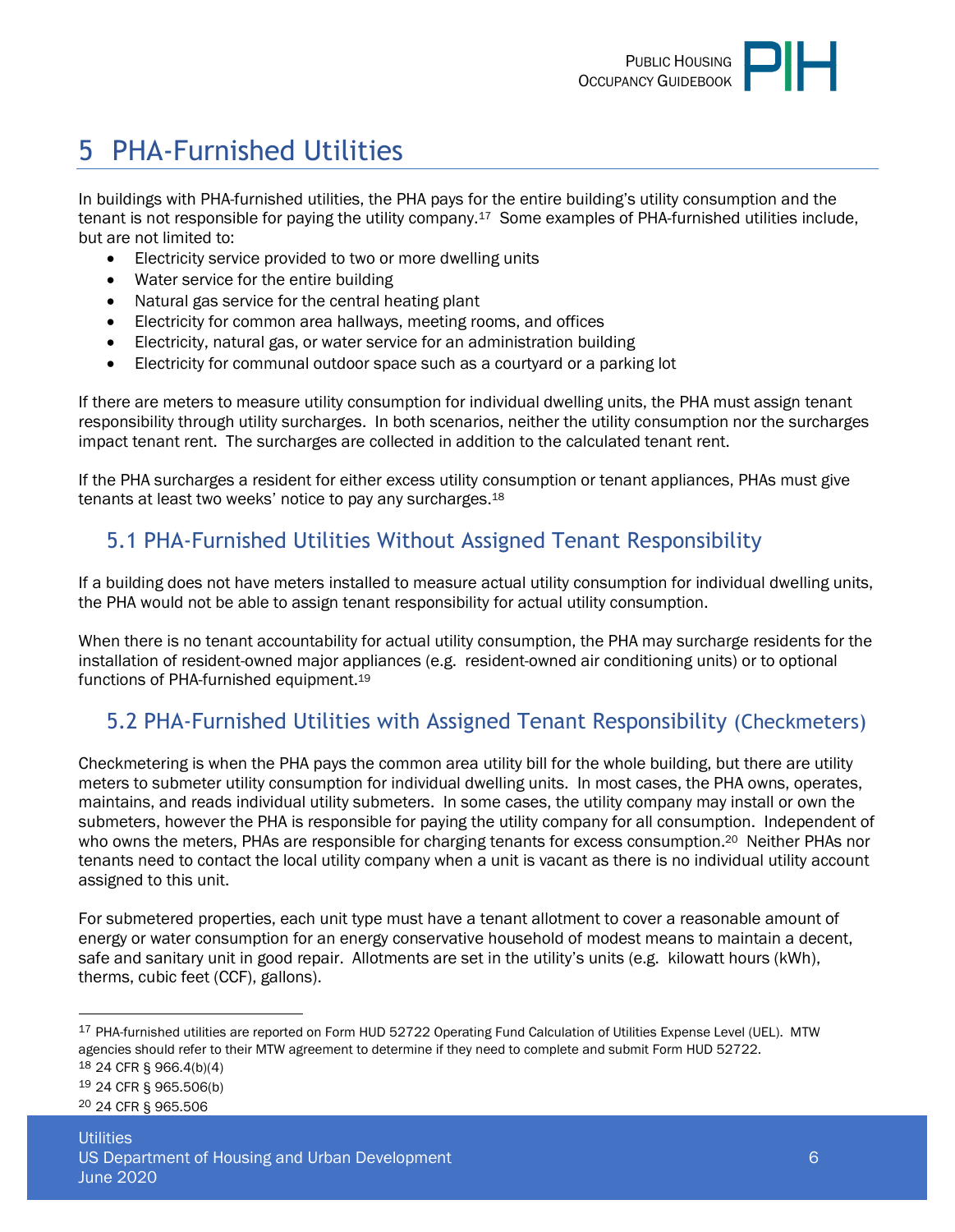

When a family exceeds the allotted consumption, the PHA must charge the tenant for excess consumption.<sup>21</sup> Tenants are not compensated for consuming less than the tenant allotment.<sup>22</sup>

Tenant surcharges are calculated based on the PHA's average utility rate.23 For example, if the PHA pays \$0.12/kWh, then the PHA must charge tenants \$0.12 for each kWh of electricity consumption exceeding the allotment. PHAs may use a blended rate for all buildings in the property. When calculating the surcharge rate, PHAs may exclude utility bills for the property that do not cover consumption such as a bill that covers only parking lot lighting. If the PHA receives one bill for the Asset Management Project (AMP), the PHA may refer to the rate identified in the Form HUD 52722 from the most recent funding year.

Tenant allotments are normally based on quarterly (3 month) consumption. The three-month time frame accommodates normal fluctuations in consumption and billing cycle length.<sup>24</sup>

In the example below, the PHA has a checkmeter system in place for the electric bill. Last year, the entire building consumed 1,951,250 kWh and paid \$ 195,125. Therefore, the PHA-paid \$0.10 per kWh.

| *All #'s in<br>kWh            | Jul | Aug   | Sep | Oct | Nov   | Dec | Jan | Feb   | Mar | Apr | May   | Jun | Total |
|-------------------------------|-----|-------|-----|-----|-------|-----|-----|-------|-----|-----|-------|-----|-------|
|                               | 650 | 650   | 650 | 650 | 650   | 650 | 650 | 650   | 650 | 650 | 650   | 650 |       |
| Allotment                     |     | 1,950 |     |     | 1,950 |     |     | 1,950 |     |     | 1,950 |     | 7,800 |
| Actual                        | 725 | 755   | 600 | 680 | 615   | 655 | 665 | 635   | 650 | 645 | 630   | 675 |       |
| Consumption                   |     | 2,080 |     |     | 1,950 |     |     | 1,950 |     |     | 1,950 |     | 7,930 |
| <b>Excess</b><br>Consumption* |     | 130   |     |     | 0     |     |     | 0     |     |     | 0     |     | 130   |

\*This is a sum of the difference between the allotments and consumption each month.

If the PHA surcharges residents based on quarterly consumption, the PHA would charge the resident above \$13.00 for the July, August, and September time period. 130 kWh x \$0.10/kWh = \$13.00

If the PHA surcharges residents based on annual consumption, the PHA would charge the resident above \$13.00 for the year. 130 kWh x \$0.10/kWh = \$13.00

## <span id="page-6-0"></span>6 How to Calculate a Utility Allowance or Allotment

PHAs must set utility allowances/allotments for each utility and for each unit type (size).<sup>25</sup> The allowance/allotment must cover a reasonable amount of consumption for an energy-conservative household of modest means.26 PHAs have discretion to choose the methodology for calculating allowances/allotments.<sup>27</sup> The section below illustrates various methodologies that a PHA may use to calculate an allowance/allotment.

 24 CFR § 965.506 24 CFR § 965.506(a) 24 CFR § 965.506(a) 24 CFR § 965.504(a) 24 CFR § 965.505(a) 24 CFR § 965.503; 24 CFR § 965.505(a) 24 CFR § 965.505(c)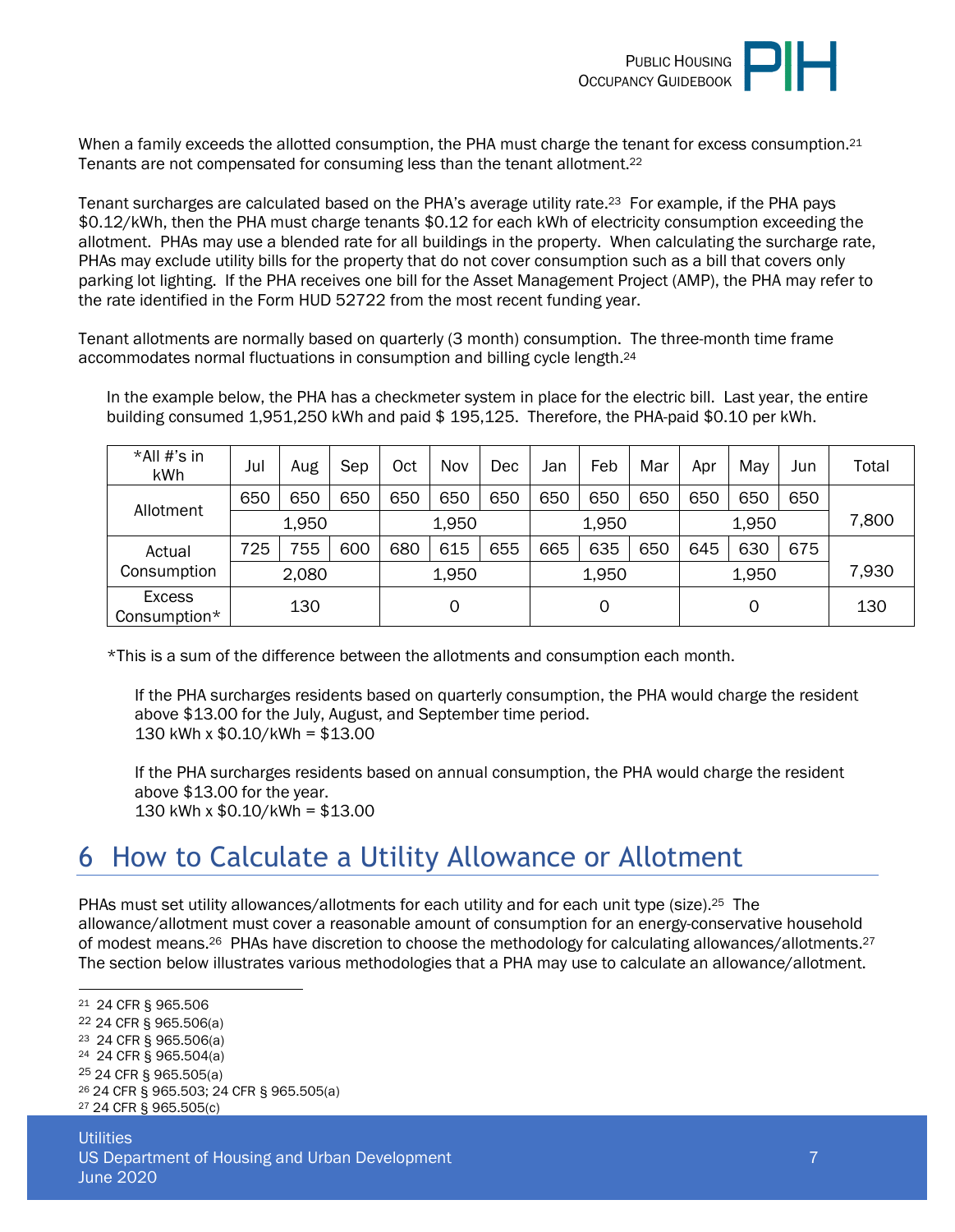

PHAs have discretion to use one or more of the options below, or a methodology of their choosing. PHAs must keep documentation of how the utility allowances/allotments are calculated.28 Documentation must be available to residents upon request and does not need to be submitted to HUD unless requested.<sup>29</sup>

- 1. Engineering approach In this methodology, the PHA identifies existing energy consuming equipment in the unit and calculates the expected consumption for all the equipment. This includes equipment for lighting, cooking, heating, domestic hot water and general plug loads<sup>30</sup> and is used to calculate the average expected utility consumption for each unit type. For utility allowances, the PHA multiplies the anticipated consumption (e.g. kWh, gallons, therms) by the current utility rate in order to convert the consumption to a dollar amount.
- 2. Average actual utility bills In this methodology, the PHA collects a sample set of resident-paid utility bills and averages the use and cost paid by the tenant. The recommended sample size is at least 12 months of bills from a minimum of three units for each unit type, when available. The bills are to reflect a timeframe when the unit was occupied by a tenant. PHAs may not include bills from when a unit was vacant, even if the PHA was repairing and/or renovating the unit. PHAs may need to obtain the appropriate tenant releases before gathering resident-paid bills. PHAs are encouraged to reach out to their utility company to see if they will release utility bill histories to the PHA as it may significantly reduce the administrative burden for the PHA. Some utility companies may release utility bills to a PHA subject to the utility company's privacy requirements.
- 3. Average historical consumption In this methodology, the PHA reviews historical consumption as recorded in PHA-owned utility checkmeters. PHAs may only include data from when the unit was occupied by a tenant. PHAs may not include consumption from when a unit was vacant, even if the PHA was repairing and/or renovating the unit.
- 4. Review local utility rates In this methodology, the PHA reviews the local utility company rates in order to identify the current and/or expected utility rates. Most utility companies make this information available on their website. PHAs are encouraged to reach out to the utility company for more information on rates.

PHAs may find it helpful to use more than one methodology. For example, a PHA may use the engineering approach (1) to determine reasonable consumption and review the local utility rates (4) to determine the dollar amount for each allowance. The PHA may consider reviewing actual utility bills (2) or the average historical consumption (3) to check that the utility allowances/allotments are reasonable.

#### <span id="page-7-0"></span>6.1 Sample Utility Allowance/Allotment Calculation

Step 1: The PHA identified the uses for electricity for each of the apartments. In this example, the unit was furnished with an electrical stove, electrical hot water heater that serves only this unit, a refrigerator, and ceiling lights in each room. The calculation also included an estimated consumption for general plug load that is intended to cover minor equipment such as resident-owned equipment such as lights, televisions, or toasters.<sup>31</sup>

Step 2: The PHA found a current utility rate schedule on the utility company's website to confirm the monthly

<sup>28</sup> 24 CFR § 965.502(b)

<sup>29</sup> 24 CFR § 965.502(d)

<sup>&</sup>lt;sup>30</sup> Plug loads refer to energy used by equipment that is plugged into an electrical outlet.

<sup>31</sup> 24 CFR § 965.505(b)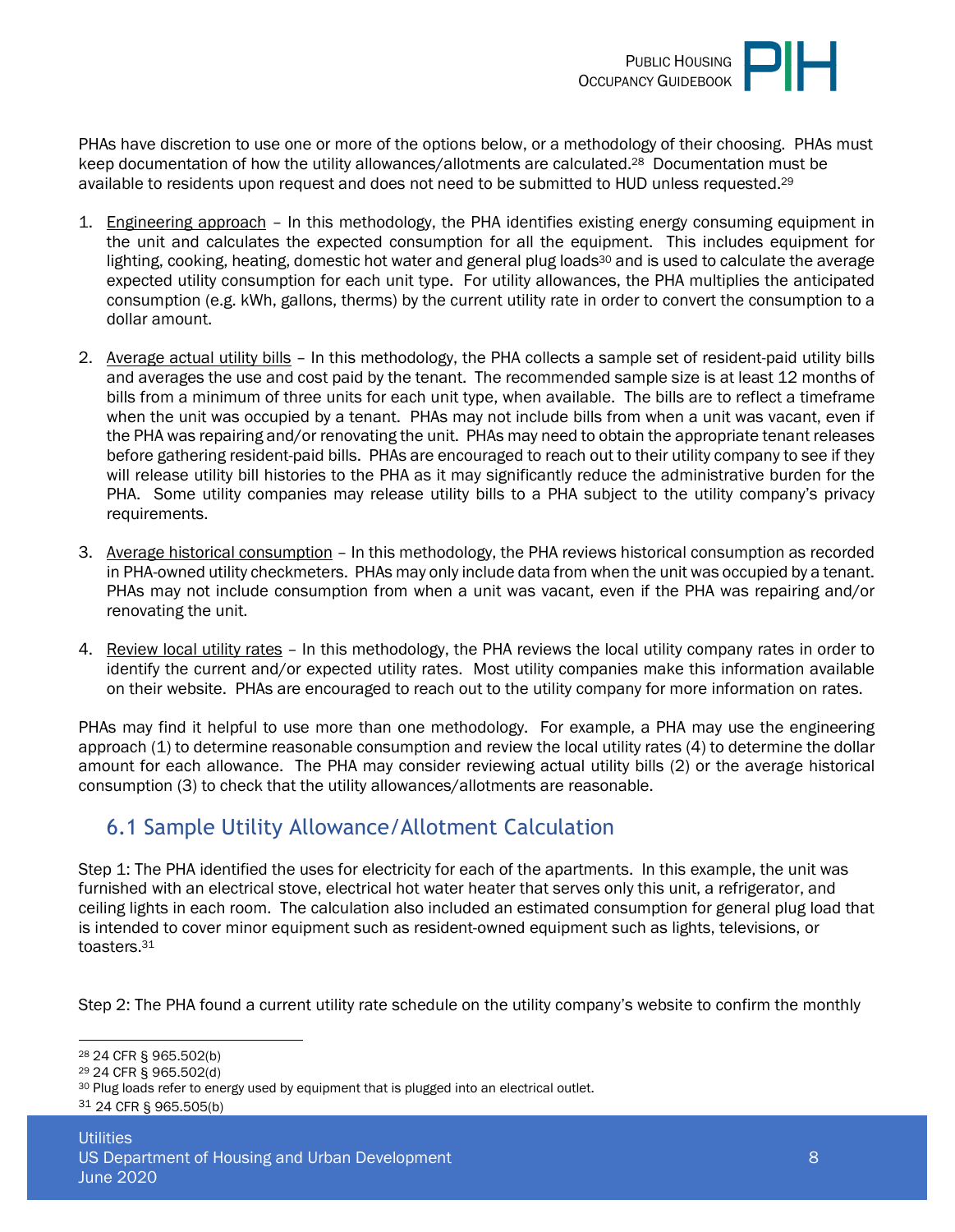|                     |                             | 1-Bedroom | 2-Bedroom |                          |
|---------------------|-----------------------------|-----------|-----------|--------------------------|
|                     | Cooking                     | 110       | 127       |                          |
| Estimated           | Lights                      | 65        | 75        |                          |
| Monthly<br>Electric | Refrigerator                | 50        | 50        |                          |
| Consumption         | <b>Hot Water</b>            | 95        | 109       |                          |
| (kWh)               | <b>General Plug Load</b>    | 85        | 102       |                          |
|                     | Total                       | 405       | 463       | <b>Tenant Allotment</b>  |
|                     | <b>Monthly Meter Charge</b> | \$12.75   | \$12.75   |                          |
| Estimated           | Delivery (\$ 0.0742 / kWh)  | \$30.05   | \$34.35   |                          |
| <b>Utility Bill</b> | Commodity (\$ 0.062 /       |           |           |                          |
| Cost                | kWh)                        | \$25.11   | \$28.71   |                          |
|                     | Total                       | \$67.91   | \$75.81   | <b>Utility Allowance</b> |

meter charge and current electricity rate. The PHA reviewed five resident bills to ensure that the published utility rate included all charges that show up on an actual utility bill.

Note: The numbers in this example are for illustration purposes only and should not be used to calculate an actual allowance.

#### <span id="page-8-0"></span>6.2 Other Information on Calculating Utility Allowances and Allotments

- PHAs must calculate each utility and each unit type separately. For example, if tenants pay both the electricity and water bill, the PHA needs to determine an appropriate allowance to cover both the electric and the water bill individually. This must be done for each unit type (e.g. 1-bedroom large, 1-bedroom small, 2-bedroom, 3-bedroom). It is normal to expect that the electric bill for a 1-bedroom unit will be less than a 2-bedroom unit.<sup>32</sup>
- PHAs must review utility allowances/allotments at least once a year and update as necessary.<sup>33</sup> PHAs are encouraged to maintain documentation of annual reviews regardless of whether changes to allowances or allotments are made.
- PHAs must notify tenants at least 60 days before changing the utility allowances/allotments. All residents shall be allowed to submit comments regarding the changes at least 30 days before the proposed effective date.<sup>34</sup>
- If a PHA updates utility allowances/allotments, the PHA has the option to conduct interim adjustments for all tenants at the time the allowances are updated, or apply the updated allowances at the tenant's next annual reexamination.
- PHAs may adjust utility allowances/allotments for families where at least one occupant has a special need. PHAs must inform tenants of this option and how to request the accommodation.35 HUD recommends that PHAs include this information whenever they publish updated allowance/allotment information.
- If the utility company website states that there is an approved utility rate increase, the PHA should take this into account when determining allowances for the upcoming year.
- Utility allowances/allotments may provide for seasonal variations through the year.<sup>36</sup>

<sup>32</sup> 24 CFR § 965.503

<sup>33</sup> 24 CFR § 965.507(a)

<sup>34</sup> 24 CFR § 965.502(c)

<sup>35</sup> 24 CFR § 965.508 36 24 CFR § 965.504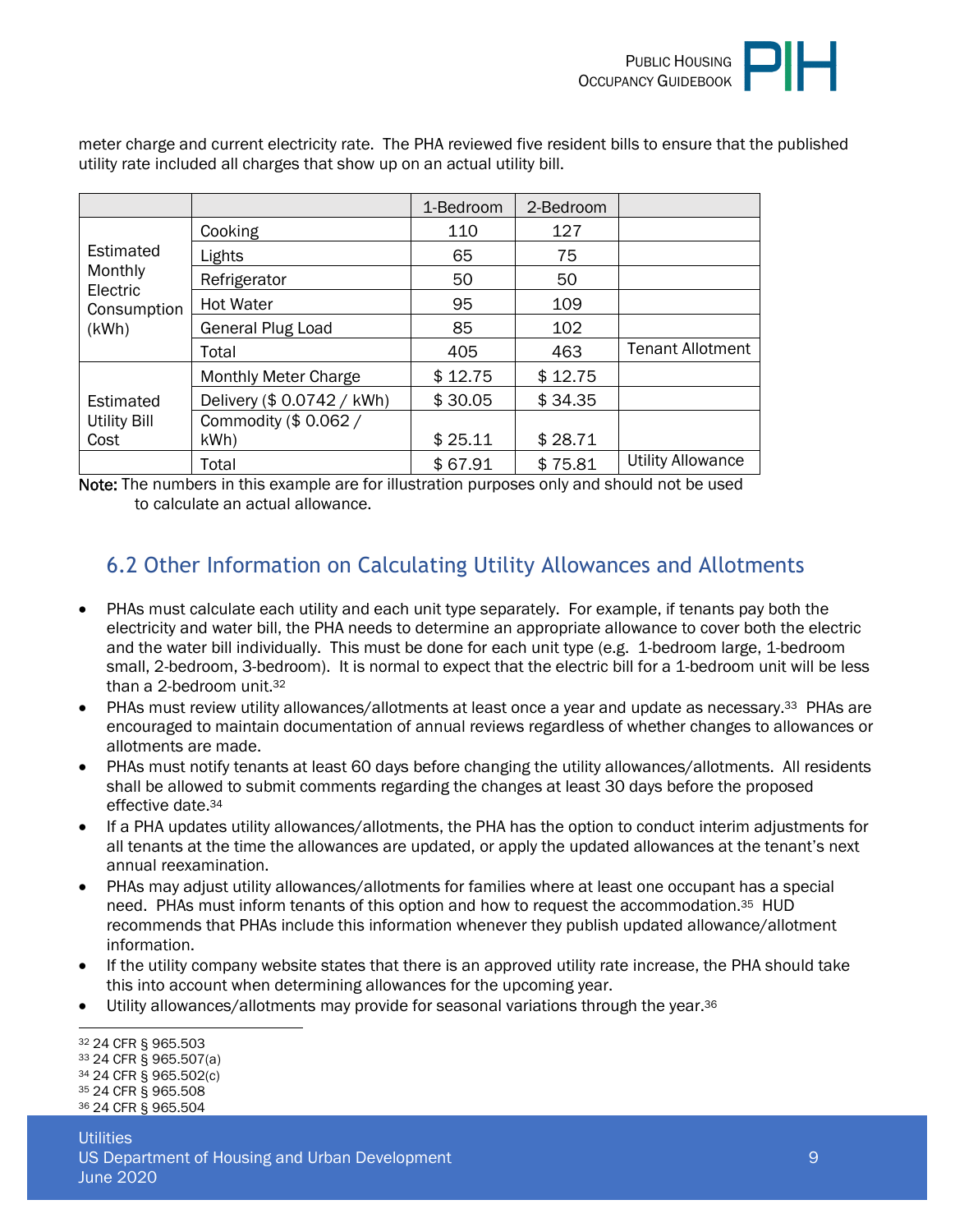

o For example, if the allowance/allotment includes heat, the allowance/allotment may account for the additional consumption by having a different allowance/allotment for the winter months rather than averaging the seasonal variation throughout the year.

| Month                  | Jul  | Aug  | Sep  | Oct  | Nov  | <b>Dec</b> | Jan  | Feb  | Mar  | Apr  | May  | Jun  |
|------------------------|------|------|------|------|------|------------|------|------|------|------|------|------|
| Utility<br>Consumption | 100  | 100  | 200  | 200  | 300  | 300        | 300  | 300  | 200  | 200  | 100  | 100  |
| <b>Utility Cost</b>    | \$10 | \$10 | \$20 | \$20 | \$30 | \$30       | \$30 | \$30 | \$20 | \$20 | \$10 | \$10 |

Option  $1$  = The PHA may have utility allowances that vary throughout the year according to the schedule displayed above.

Option 2 = The PHA may have a utility allowance fixed at \$20 per month, the average of the numbers above.

## <span id="page-9-0"></span>7 Converting from Master-Metered Utilities to Individually-Metered Utilities

In buildings where there are not individual meters installed to measure and assign tenant responsibility, PHAs must conduct a benefit/cost analysis for converting a building to individually-metered utilities at least every 5 years.37 Operating Funds may be used to pay for both the benefit/cost analysis and the installation of individual meters.<sup>38</sup>

PHAs must consider submetering for individual dwelling unit consumption when a building undergoes a major renovation. If a building is undergoing a major renovation, PHAs are encouraged to convert to individuallymetered utilities where appropriate as this is considered an eligible use of modernization funds.<sup>39</sup>

When converting a utility from PHA-furnished utilities without checkmeters to either resident-purchased utilities or PHA-furnished utilities with checkmeters, PHAs must allow for a six-month transition period before assigning tenant responsibility and/or charging residents for excess consumption.40 During the six-month period, PHAs are required to provide appropriate notice, outreach, and education to impacted residents.<sup>41</sup> The education should include information on the resident's current consumption, the anticipated utility allowance/allotment amount, the surcharge amounts in order to prepare residents for the potential financial impact, and an explanation of the objectives of energy conservation and goals of achieving an equitable structure that will be advantageous to residents who conserve energy .<sup>42</sup>

#### <span id="page-9-1"></span>7.1 Priority of Building Conversions

In properties with PHA-furnished utilities without tenant responsibility (via allowances or allotments), PHAs

<sup>37</sup> 24 CFR § 965.407

<sup>38</sup> 24 CFR § 965.403 <sup>39</sup> 24 CFR § 965.403

<sup>40</sup> 24 CFR § 965.405(d)

<sup>41</sup> 24 CFR § 965.405

<sup>42</sup> 24 CFR § 965.405(c)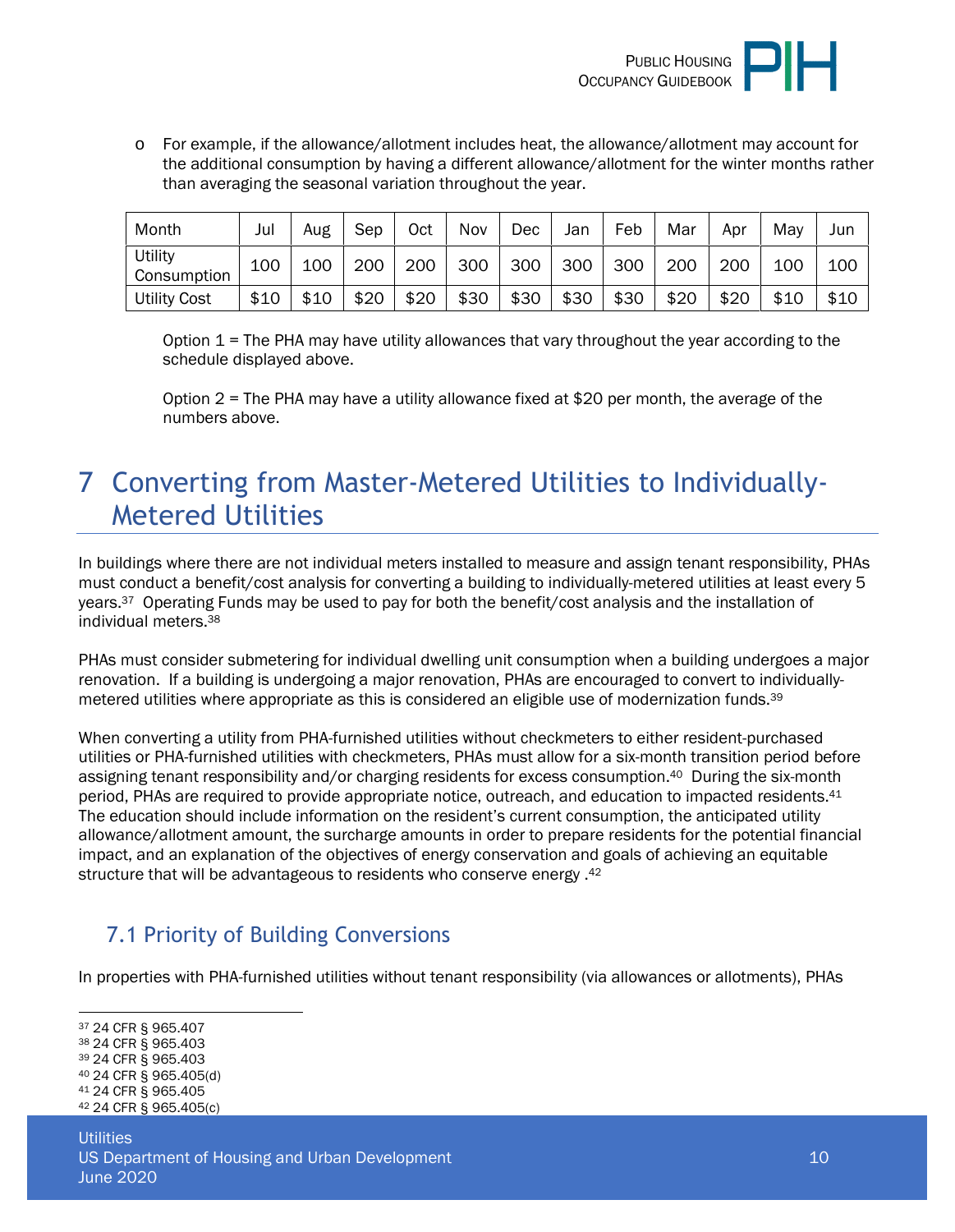

shall prioritize building conversions in the following order:<sup>43</sup>

- 1. Properties that already have utility meters installed and the PHA is currently paying the individual bills for each dwelling unit. In this scenario, PHAs do not need to conduct a benefit/cost analysis, because there are no costs associated with physically converting a building, installing meters, or changing utility rates.
- 2. Properties that already have PHA-owned utility checkmeters installed but are not charging residents for excess consumption. In this scenario, PHAs do not need to conduct a benefit/cost analysis, because there are no costs associated with physically converting a building, installing meters, or changing utility rates.
- 3. Properties that are already wired/plumbed for individual meters but do not have individual meters installed.
- 4. Low and medium-rise family housing properties.
- 5. Low and medium-rise elderly housing properties.
- 6. High-rise properties.

In scenarios 3-6 above, PHA are to evaluate both resident-purchased utilities and PHA-furnished utilities with tenant responsibility.

Some PHAs prefer resident-purchased utilities because it provides an incentive for families to reduce energy consumption and may be easier for a PHA to administer. If a PHA installs a checkmetering system, HUD encourages PHAs to investigate systems that offer the ability to digitally read and transmit data as it will reduce the overall burden to the PHA. Some PHAs may prefer a checkmeter system because they are better able to prevent utilities being shut off due to non-payment.

#### <span id="page-10-0"></span>7.2 Evaluating Building Conversions

PHAs must consider the following factors before converting a building to individually-metered utilities:

- 1. A review of local, state, utility, and public utility commission regulations to ensure the legality of installing apartment-level meters. When conducting research, be sure to distinguish between utility-owned meters and PHA-owned checkmeters. If individual meters are not legal, PHAs do not need to conduct any further analysis.44 If either utility-owned meters or checkmeters are legal, then the PHA should continue to the next step.
- 2. A determination must be made if the building in question needs substantial weatherization. Units in need of substantial weatherization may have larger heating bills that could result in an economic hardship for tenants. PHAs may not install individual meters for utilities or fuels used in heating units that need substantial weatherization.<sup>45</sup>
- 3. A benefit/cost analysis to determine whether the conversion to individual meters would financially benefit the PHA. A financial analysis should account for the costs to purchase, install and operate the utility meters. This includes any physical changes to the building and impacts on the utility rate. The benefits reflect the projected reductions in consumption and any changes to the utility rate.<sup>46</sup>

If a benefit/cost analysis reveals that the change is not cost effective, PHAs do not need to perform a benefit/cost analysis for the same utility service at projects with a similar design.<sup>47</sup>

<sup>43</sup> 24 CFR § 965.404

<sup>44</sup> 24 CFR § 965.401(a)(3); 24 CFR § 965.401(b)

<sup>45</sup> 24 CFR § 965.304

<sup>46</sup> 24 CFR § 965.402

<sup>47</sup> 24 CFR § 965.406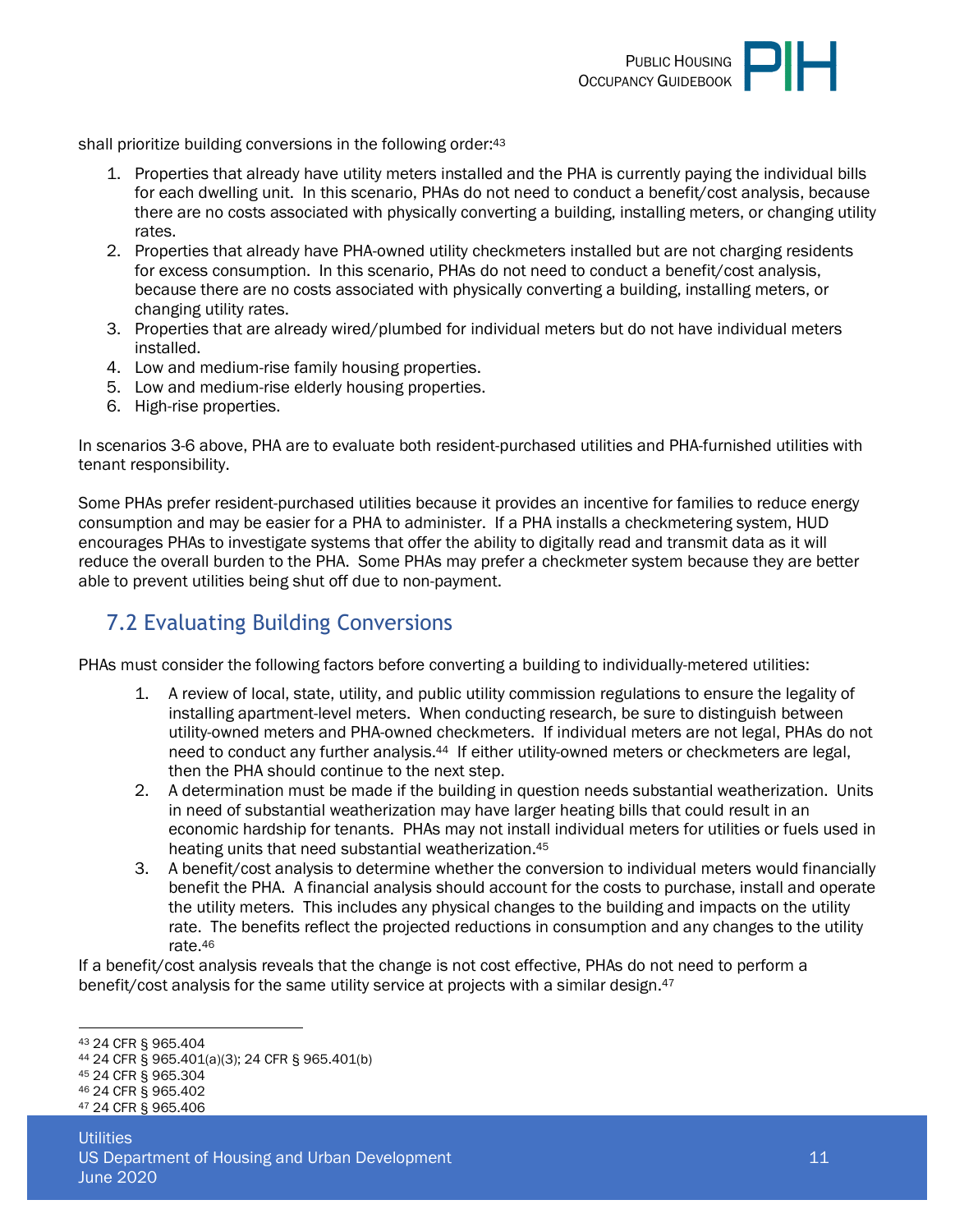### <span id="page-11-0"></span>7.3 Sample Conversion Scenario

The Apple Housing Authority (AHA) installed individual unit electricity meters and wants to assign tenant responsibility. See the table below for a sample implementation outline.

- Scenario 1: PHA-Furnished Utilities (with a checkmeter system)
- Scenario 2: Resident-Paid Utilities (with utility allowances) for a 1BR unit

Note: The example below displays the minimum time frames for each step. The information below applies to both scenarios, unless otherwise specified.

| Month            |          | <b>Housing Authority Action</b>                                                                                                                                                                                                                                                                                    |  |  |  |  |  |  |
|------------------|----------|--------------------------------------------------------------------------------------------------------------------------------------------------------------------------------------------------------------------------------------------------------------------------------------------------------------------|--|--|--|--|--|--|
| 1                | January  | Both Scenarios: AHA notified residents January 1st about the projected change in utility<br>responsibility for the electric bill that will begin July 1st.                                                                                                                                                         |  |  |  |  |  |  |
|                  |          | Scenario 1: The notification showed tenants their current consumption and the current<br>allotments so that tenants are able to understand if they will be subjected to surcharges if they<br>continue to consume the same amount of electricity.                                                                  |  |  |  |  |  |  |
|                  |          | Scenario 2: The notification showed tenants their current consumption and cost as well as the<br>anticipated utility allowance to help tenants understand if the current utility allowance will be<br>sufficient to cover their utility expense should they continue to consume the same amount of<br>electricity. |  |  |  |  |  |  |
|                  |          | Regulatory Requirement: This notification must happen at least six months before the change<br>in responsibility. <sup>48</sup>                                                                                                                                                                                    |  |  |  |  |  |  |
| $\boldsymbol{2}$ | February |                                                                                                                                                                                                                                                                                                                    |  |  |  |  |  |  |
| $\overline{3}$   | March    | The AHA continued sharing consumption and cost information with residents.                                                                                                                                                                                                                                         |  |  |  |  |  |  |
| $\overline{4}$   | April    |                                                                                                                                                                                                                                                                                                                    |  |  |  |  |  |  |
| 5                | May      | The AHA continued to share consumption and cost information with residents. The AHA<br>reviewed and updated the projected surcharge and allowance amount as necessary.                                                                                                                                             |  |  |  |  |  |  |
|                  |          | Scenario 1: On May 2nd, 60 days before July 1st, the AHA informed residents that the<br>surcharge will be \$0.10/kWh.                                                                                                                                                                                              |  |  |  |  |  |  |
|                  |          | Scenario 2: On May 2nd, 60 days before July 1st, the AHA informed residents that the new<br>utility allowance will be \$45 per month (allowances will vary based on unit size).                                                                                                                                    |  |  |  |  |  |  |
|                  |          | Regulatory Requirement: PHAs must give tenants at least 60 days' notice of any changes to<br>proposed utility allowances and surcharges. Residents must be given at least 30 days to<br>comment on the new allowances and surcharges. <sup>49</sup>                                                                |  |  |  |  |  |  |
| 6                | June     | The AHA continues sharing consumption and cost information with residents and collected<br>resident comments until June 1 <sup>st</sup> , 30 days before the July 1st implementation deadline.                                                                                                                     |  |  |  |  |  |  |
| $\overline{7}$   | July     | Scenario 1: July 1st AHA fully implements the checkmeter system and surcharges.                                                                                                                                                                                                                                    |  |  |  |  |  |  |
|                  |          | Scenario 2: July 1st the AHA transferred utility bills into residents' name and fully implemented<br>the resident purchased electricity system and applied the utility allowance to tenant rents.                                                                                                                  |  |  |  |  |  |  |